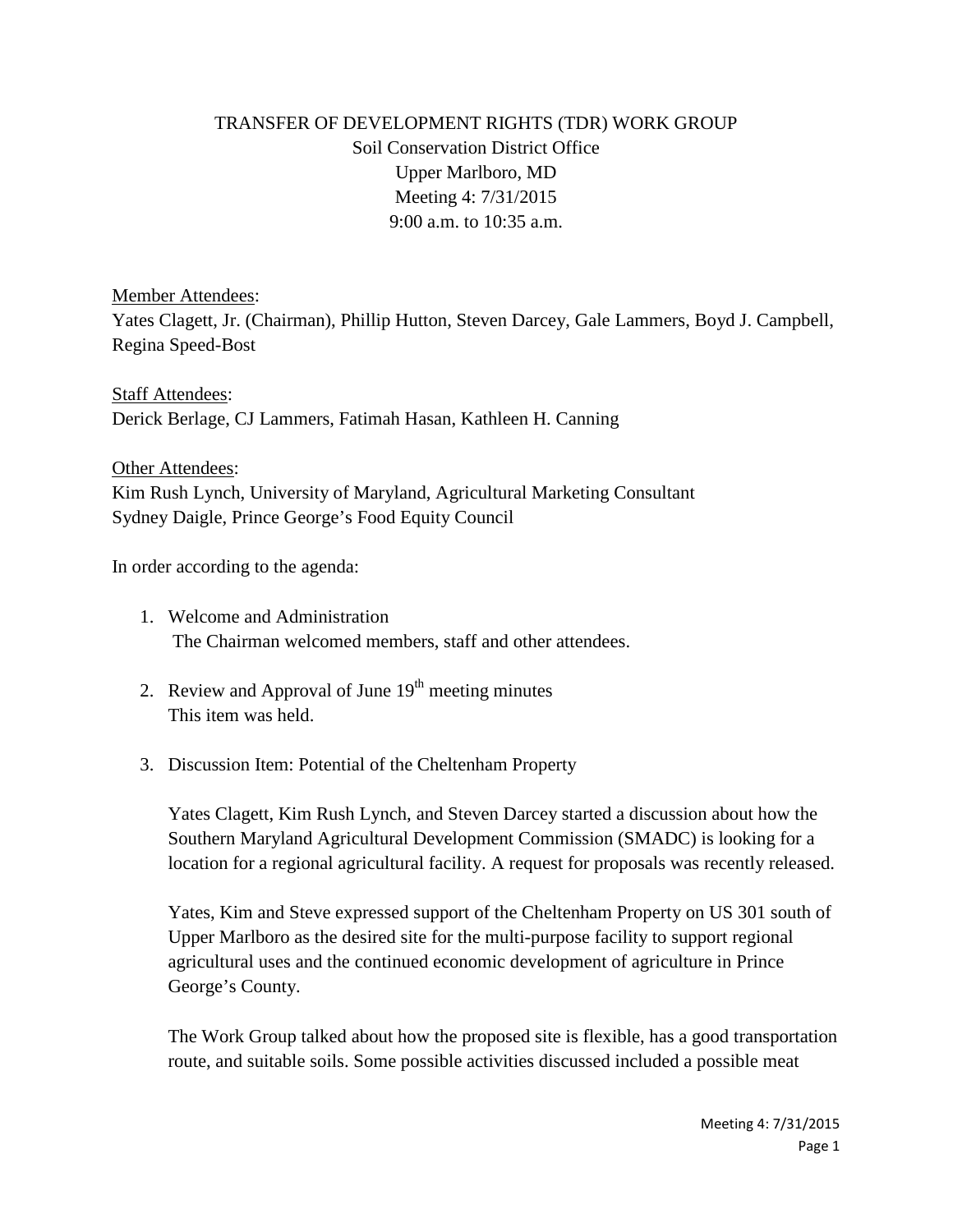processing facility and providing indoor and outdoor seasonal markets. The State of Maryland owns the property.

SMADC has indicated that choosing the location for the new regional agricultural facility would be competitive. They discussed that the new Maryland Secretary of Agriculture, Joe Bartenfelder, would support the bid going to Prince George's County.

Steven Darcey suggested that they reach out to Brad Frome regarding the economic development aspect of the purchase of the Cheltenham Property. Boyd Campbell recommended that talking points be developed for use in talking with State and local officials. He will also be discussing the matter with State and local officials.

TASKS:

- Kim and Sydney are to prepare talking points in support of the selection of the Cheltenham site, as suggested by Boyd Campbell.
- Yates will speak to Senator Peters about supporting the selection of this site. He met with him recently and he showed an interest in getting to know the farmers and getting in touch with them.
- Steve will contact the County Executive's office to reach out to Brad Frome regarding the economic benefits of the selection of the Cheltenham property.
- 4. Discussion Item: TDR Work Group Focus

Members of the TDR Work Group discussed the focus of the Work Group. Yates Clagett indicated that the current focus of the Work Group has been on the broad topic of agricultural land preservation, which includes TDR's and deals with issues most helpful for farmers.

Regina Speed-Bost indicated that the information on agricultural land preservation was most helpful in the context of TDR's. Other members of the Work Group agreed that it was good to get some of the history of work that has already been done before moving forward.

CJ Lammers offered to draft a mission statement for the Work Group and Regina Speed-Bost offered to assist. Yates Clagett indicated that he and Chair Franklin had met previously and that when this statement is complete it would be a good time to meet with him again. CJ reminded the group that a revised Council Resolution is needed to revise the reporting period stated in CR-24-2014.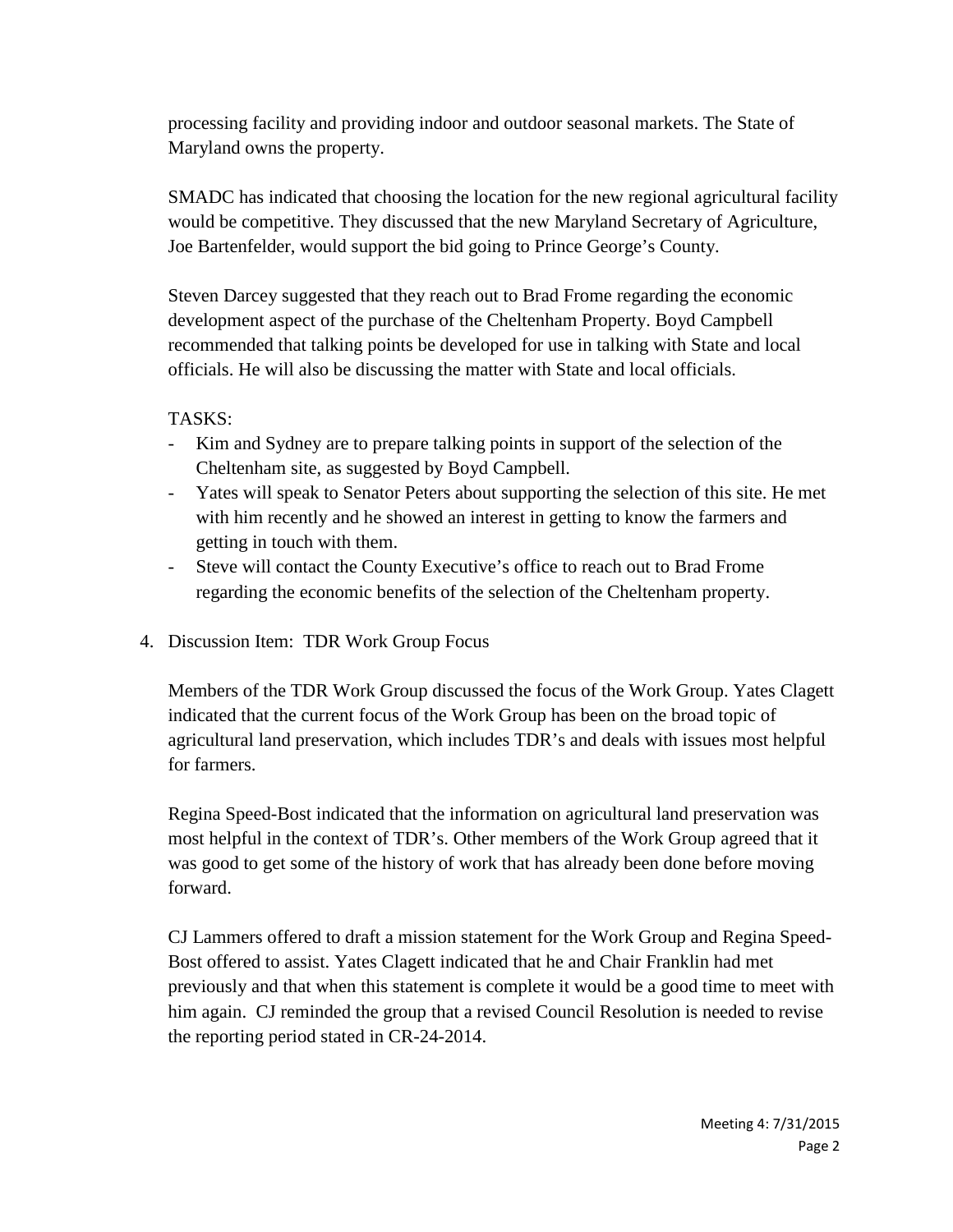TASK:

- Regina and CJ will prepare a purpose/mission statement for the TDR Work Group to help the group keep on task and to have a tool for communicating to others what they are working on.
- 5. Guest: Prince George's Food Equity Council

Sydney Daigle spoke about the Food Equity Council's role in providing food on a local level through neighborhood healthy food trucks and Farmer's Markets. Sydney Daigle also indicated that they are participating in the Zoning Code Rewrite. The Food Equity Council can be contacted at [www.pgcfec.org.](http://www.pgcfec.org/)

Sydney Daigle of the Prince George's Food Equity Council also spoke about recent County legislation which resulted in increased the fees for farm marketing permits. The fees that passed in the bill were lower than originally proposed but are still high enough to be a burden to some applicants. She indicated that DPIE has been working with parties including the Food Equity Council to reduce the permit fees.

6. Strategic Plan for Agricultural Development – Marketing Kim Rush Lynch, University of Maryland, Agricultural Marketing Consultant

Kim continued to review the progress of the implementation of the recommendations contained in the *Strategic Program for Agricultural Development* under Focus Area 2: Market Development.

*Recommendation 1: Improve Regional Market Access at Wholesale and Retail Levels*

Steven Darcey spoke about the significance of promoting Southern Maryland crops and farm products.

Kim Rush Lynch talked about the So. Maryland, So Good campaign [\(http://www.somarylandsogood.com/\)](http://www.somarylandsogood.com/) and the farmer's market guide. Another project of interest is the new farm to table listing on the So. Maryland So Good website: <http://www.somarylandsogood.com/farmtotable.html>

There was a discussion of the various types of events on farms and in rural communities that provide a lot of support for the agricultural economy. Events discussed included wine festivals, the bicycle event sponsored by SMADC, and the Fresh. Local. Fun. Listings: <http://www.pgcountyfarmfun.com/>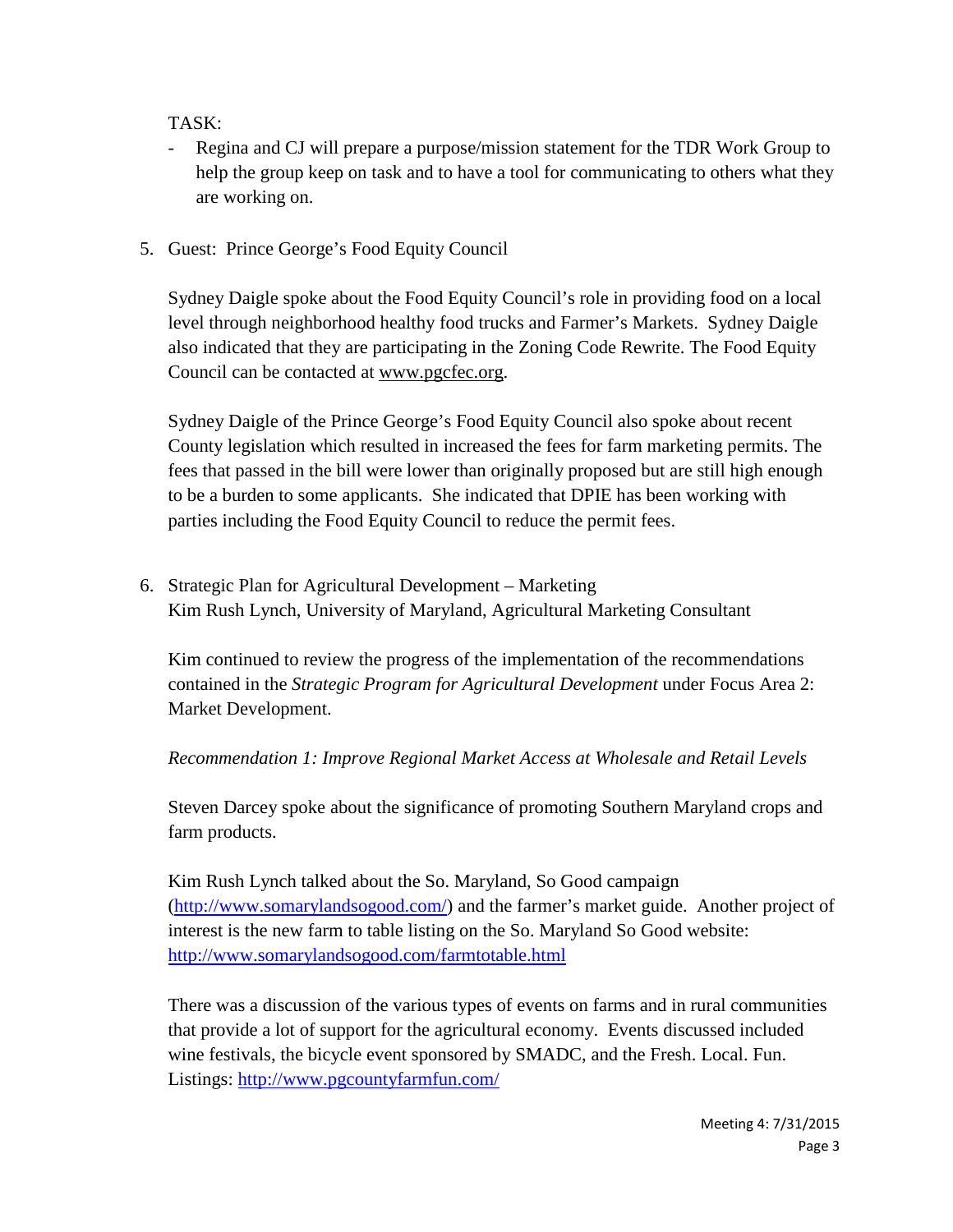

Kim also indicated that the Prince George's County Conference and Visitor's Bureau has been helpful in public relations and marketing for farmers.

*Recommendation 2: Support Public/Private Development of an Agritourism, Retail and Culinary Arts Center* 

Kim Rush Lynch indicated that a Culinary Arts Center has been established at Prince George's Community College.

TASK:

Fatimah Hasan said that she would get names of people at the Community College regarding the Culinary Arts Center that she can share with the Work Group.

*Recommendation 3: Create Retailer - Supported Marketing System*

Kim Rush Lynch emphasized the importance of branding and of the challenges of buying local where it can be difficult to fill the orders from week to week. There was a discussion of the annual Buy Local Challenge – eat one local food daily during the last week in July.

*Recommendation 4: Improve the Long-Term Functionality of Cheltenham Farmer's Market* See agenda item 3 above

*Recommendation 5: Leverage the Southern Maryland Trails and Tourism Board*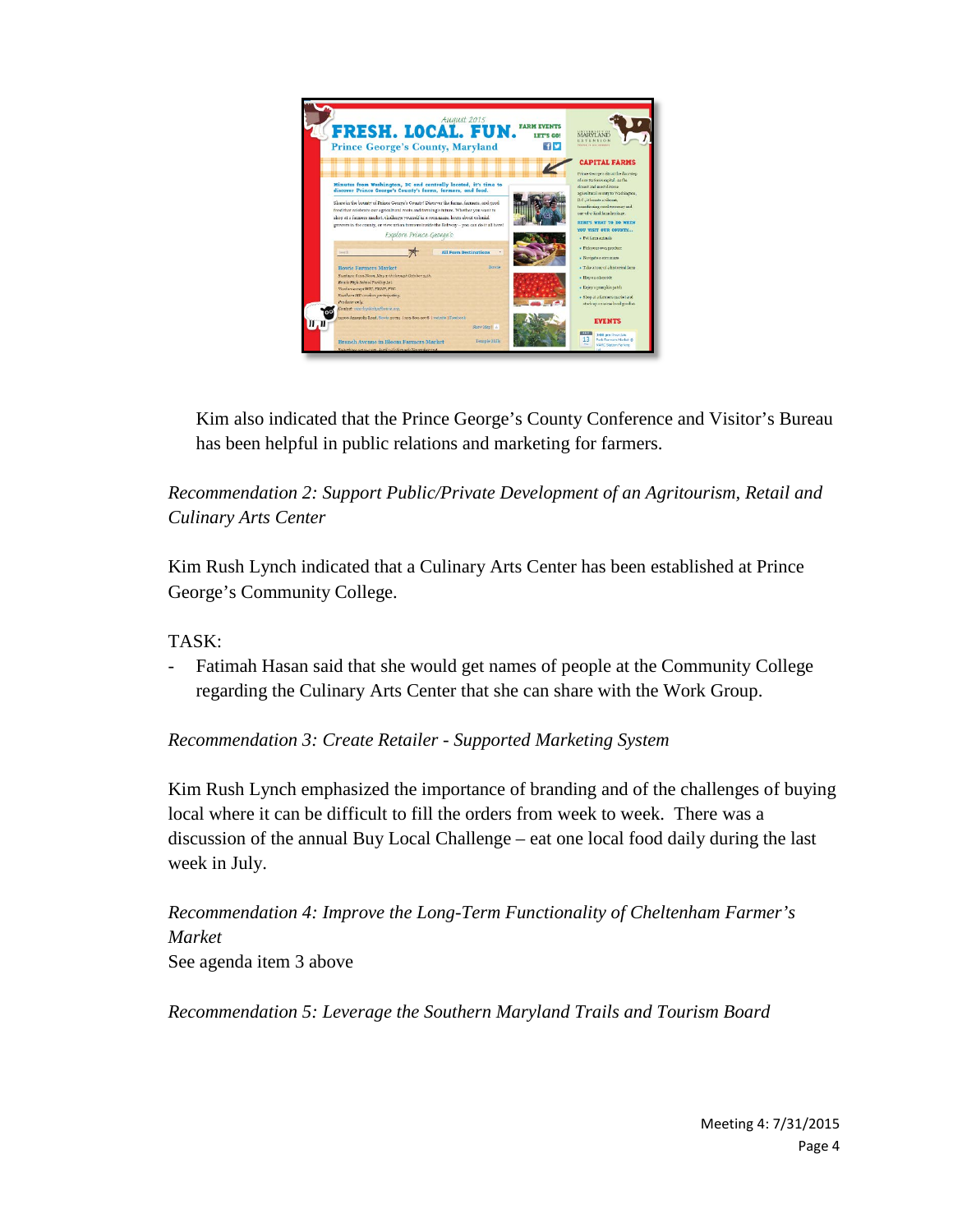Kim Rush Lynch said that SMADC is subsidizing EcoCity Farms at Montpelier. Steven Darcey said that we could leverage existing farming activities that support brewery, wineries, and creameries in the County.

Phillip Hutton indicated that we need criteria for non-traditional activities because the criteria are not the same as for a regular business. There was a discussion regarding the scale of activities and what the appropriate level of regulation should be. For example, a small roadside stand that adds a parking lot and then a structure, etc. Where is the line between a farming activity and a commercial activity? Will farm stands become illegal with too much regulation? Are seasonal or intermittent uses handled differently? Who is the regulator? DPIE? Department of Licensing and Regulations at the State?

CJ Lammers reminded the Work Group that these questions need to be raised as part of the Zoning Ordinance Re-Write project and need to be better sorted and identified. Boyd Campbell recommended that the Work Group prepare a list of activities that may need different levels of regulation with regard to zoning and uses. This list would be forwarded to the team working on the re-write project for their consideration.

Another topic discussed was the appropriate level of regulation of rural structures that are being re-purposed for weddings, tastings, etc. that result in the public being invited. What is the appropriate level of regulation regarding building safety and sanitation? How can rural character be preserved if buildings are required to be modified to meet modern codes? How can the economic feasibility of small scale farming be supported when the regulations can result in costs that exceed the value of the products?

## TASK:

The Work Group needs to prepare a list of activities and uses that need to be addressed in the Zoning Ordinance Re-Write project.

## *Recommendation 6: Create an Outreach and Public Relations Program*

Kim Rush Lynch described the multitude of agricultural education programs that have been started or are on-going in the County including school gardens, 4-H projects, environmental studies, science teachers and their students competing in the Envirothon (Oxon Hill High School ranked  $6<sup>th</sup>$  in the State competition), etc. Yates Clagett said there are three or four active Future Farmers of America chapters in the County and some adjacent counties have none.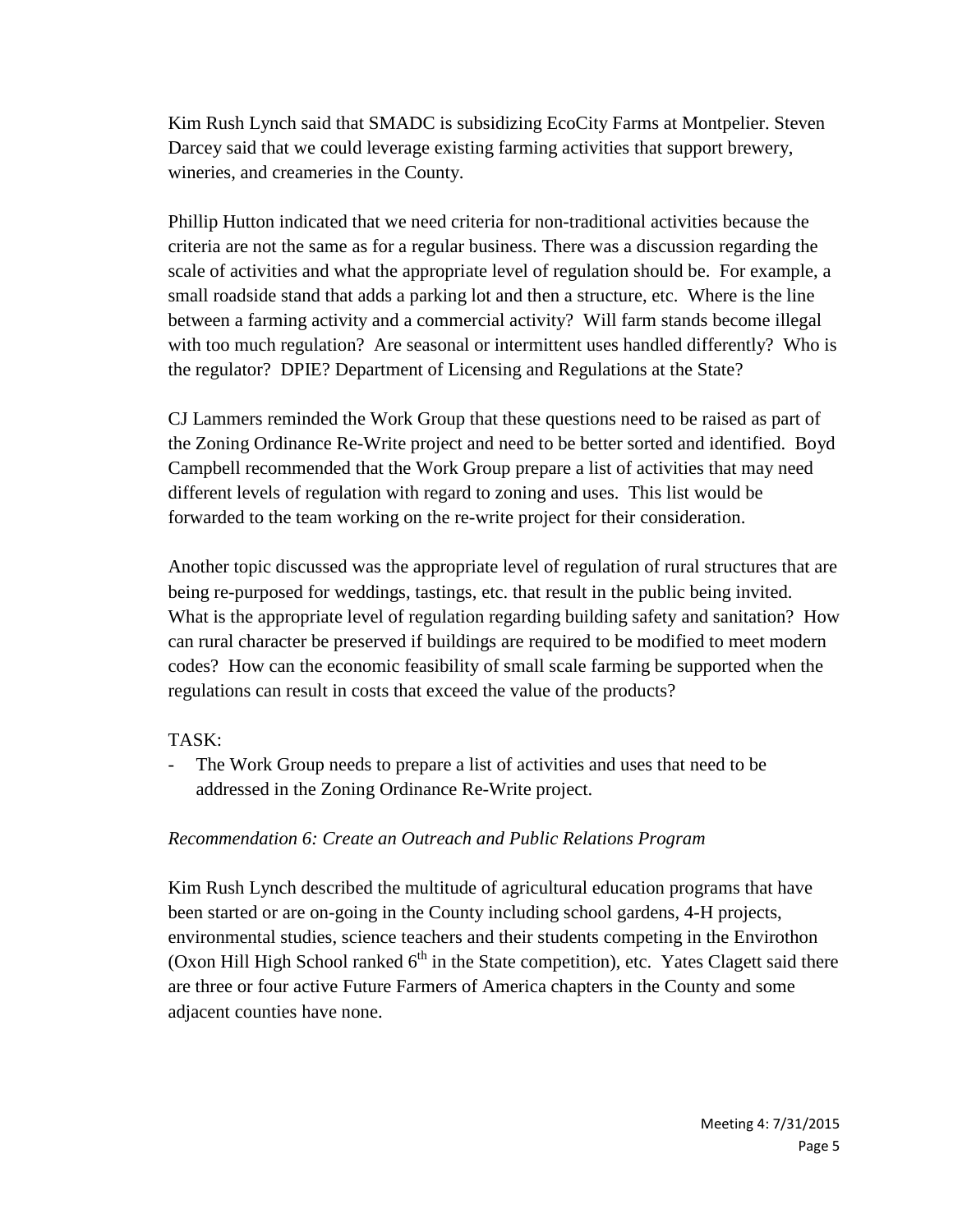- 7. Discussion Next Meeting Date (September 11 or September 18)/Next Steps/Other Business
	- Next Meeting Topics

Next Generation and Critical Farms are topics of interest for the next meeting. Suggested speaker: Steve McHenry.

• Next Meeting Date

Members suggested that a poll should be taken to determine the next meeting date. Kathleen Canning indicated that there had been some interest in the September 18, 2015 meeting date. Yates Clagett said that the September 18, 2015 date would be considered as being more favored.

• Next Steps/Follow-up Items

CJ Lammers summarized the next steps as follows:

- a) Prepare a site report for the Cheltenham Property (CJ Lammers and Derick Berlage)
- b) Prepare talking points for the Cheltenham Property Plan (Sydney Daigle and Kim Rush Lynch) and distribute talking points to the TDR Workgroup members
- c) Prepare and disseminate list of legislators for TDR Workgroup members (Sydney Daigle and Kim Rush Lynch)
- d) Speak to Senator Peters about supporting the selection of the Cheltenham site. (Yates Clagett)
- e) Contact the County Executive's office to reach out to Brad Frome regarding the economic benefits of the selection of the Cheltenham property. (Steve Darcey)
- f) Prepare a mission statement for the TDR Workgroup (CJ Lammers and Regina Speed-Bost)
- g) Find out more information about the Prince's George's Community College Culinary Arts Center (Fatimah Hasan)
- h) Prepare a list of activities and uses that need to be addressed in the Zoning Ordinance Re-Write project. (TDR Work Group)